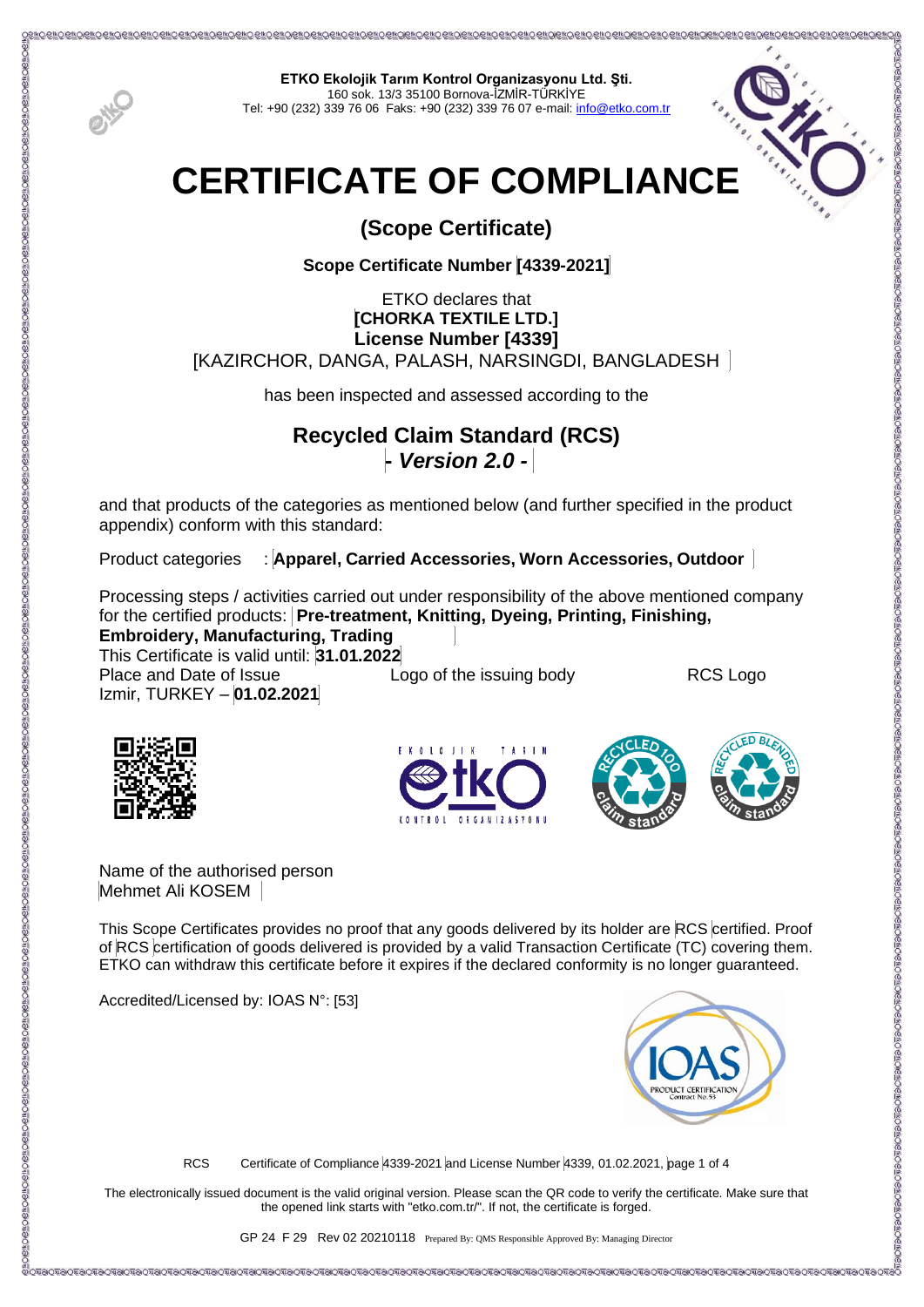**ETKO Ekolojik Tarım Kontrol Organizasyonu Ltd. Şti.** 160 sok. 13/3 35100 Bornova-İZMİR-TÜRKİYE

Tel: +90 (232) 339 76 06 Faks: +90 (232) 339 76 07 e-mail[: info@etko.com.tr](mailto:info@etko.com.tr)



O CHO CHO CHO CHO CHO CHO CH

CHORKA TEXTILE LTD.

#### Recycled Claim Standard (RCS) Products Annex to certificate no. 4339-2021 In specific the certificate covers the following products:

| <b>Product</b>      | <b>Product Details</b>                                   | <b>Material and Material</b>                                                   | Label      |
|---------------------|----------------------------------------------------------|--------------------------------------------------------------------------------|------------|
| Category            |                                                          | composition                                                                    | grade      |
| Men's               | Overcoats(PD0001)/ Suits(PD0002)/Pants(PD0003)/          | 95-100% Organic Cotton(RM0104)+                                                | <b>RCS</b> |
| Apparel(PC0001)     | Sweaters(PD0004)/Shirts(PD0005)/Sleepwear(PD0006)/       | 0-5% Elastane(RM0160) / Viscose                                                | 100        |
|                     | T-Shirts(PD0007)/Sportswear(PD0008)/<br>Workwear(PD0010) | (RM0238)/Modal(RM0230)/Recycled<br>Polyester(RM0187)/Lyocell(RM0226)/Metallic  |            |
|                     |                                                          | Fibers(RM0254)/Polyester(RM0186)                                               |            |
| Women's             | Overcoats(PD0001)/ Suits(PD0002)/                        | 95-100% Organic Cotton(RM0104)+                                                | <b>RCS</b> |
| Apparel(PC0002)     | Sweaters(PD0004)/Shirts(PD0005)/Sleepwear(PD0006)/       | 0-5% Elastane(RM0160) / Viscose                                                |            |
|                     | T-Shirts(PD0007)/Sportswear(PD0008)/ Workwear            | (RM0238)/Modal(RM0230)/Recycled                                                | 100        |
|                     | (PD0010)/Dresses(PD0011)                                 | Polyester(RM0187)/Lyocell(RM0226)/Metallic                                     |            |
|                     |                                                          | Fibers(RM0254)/Polyester(RM0186)                                               |            |
| Children's Apparel  | Overcoats(PD0001)/ Suits(PD0002)/                        | 95-100% Organic Cotton(RM0104)+                                                | <b>RCS</b> |
| (PC0004)            | Sweaters(PD0004)/Shirts(PD0005)/Sleepwear(PD0006)/       | 0-5% Elastane(RM0160) / Viscose                                                | 100        |
|                     | T-Shirts(PD0007)/Sportswear(PD0008)/ Workwear            | (RM0238)/Modal(RM0230)/Recycled                                                |            |
|                     | (PD0010)/Dresses(PD0011)                                 | Polyester(RM0187)/Lyocell(RM0226)/Metallic<br>Fibers(RM0254)/Polyester(RM0186) |            |
| Babies' Apparel     | Babies' Clothing(PD0013)                                 | 95-100% Organic Cotton(RM0104)+                                                | <b>RCS</b> |
| (PC0003)            | Babies' Accessories(PD0014)                              | 0-5% Elastane(RM0160) / Viscose                                                |            |
|                     |                                                          | (RM0238)/Modal(RM0230)/Recycled                                                | 100        |
|                     |                                                          | Polyester(RM0187)/Lyocell(RM0226)/Metallic                                     |            |
|                     |                                                          | Fibers(RM0254)/Polyester(RM0186)                                               |            |
| Carried             | Bags(PD0024)                                             | 95-100% Organic Cotton(RM0104)+                                                | <b>RCS</b> |
| Accessories(PC0011) |                                                          | 0-5% Elastane(RM0160) / Viscose                                                | 100        |
|                     |                                                          | (RM0238)/Modal(RM0230)/Recycled                                                |            |
|                     |                                                          | Polyester(RM0187)/Lyocell(RM0226)/Metallic<br>Fibers(RM0254)/Polyester(RM0186) |            |
| Worn                | Gloves(PD0026)/Neckties(PD0027)/                         | 95-100% Organic Cotton(RM0104)+                                                |            |
| Accessories(PC0012) | Scarves(PD0028)/Handkerchiefs(PD0029)/                   | 0-5% Elastane(RM0160) / Viscose                                                | <b>RCS</b> |
|                     | Hats(PD0030)                                             | (RM0238)/Modal(RM0230)/Recycled                                                | 100        |
|                     |                                                          | Polyester(RM0187)/Lyocell(RM0226)/Metallic                                     |            |
|                     |                                                          | Fibers(RM0254)/Polyester(RM0186)                                               |            |
| Outdoor (PC0018)    | Sleeping Bags(PD0044)                                    | 95-100% Organic Cotton(RM0104)+                                                | <b>RCS</b> |
|                     |                                                          | 0-5% Elastane(RM0160) / Viscose                                                | 100        |
|                     |                                                          | (RM0238)/Modal(RM0230)/Recycled                                                |            |
|                     |                                                          | Polyester(RM0187)/Lyocell(RM0226)/Metallic                                     |            |
|                     |                                                          | Fibers(RM0254) /Polyester(RM0186)                                              |            |

Place and Date of Issue Logo of the issuing body RCS Logo Izmir, TURKEY - 01.02.2021







Name of the authorised person

Mehmet Ali KOSEM

RCS Certificate of Compliance 4339-2021 and License Number 4339, 01.02.2021, page 2 of 4

The electronically issued document is the valid original version. Please scan the QR code to verify the certificate. Make sure that the opened link starts with "etko.com.tr/". If not, the certificate is forged.

GP 24 F 29 Rev 02 20210118 Prepared By: QMS Responsible Approved By: Managing Director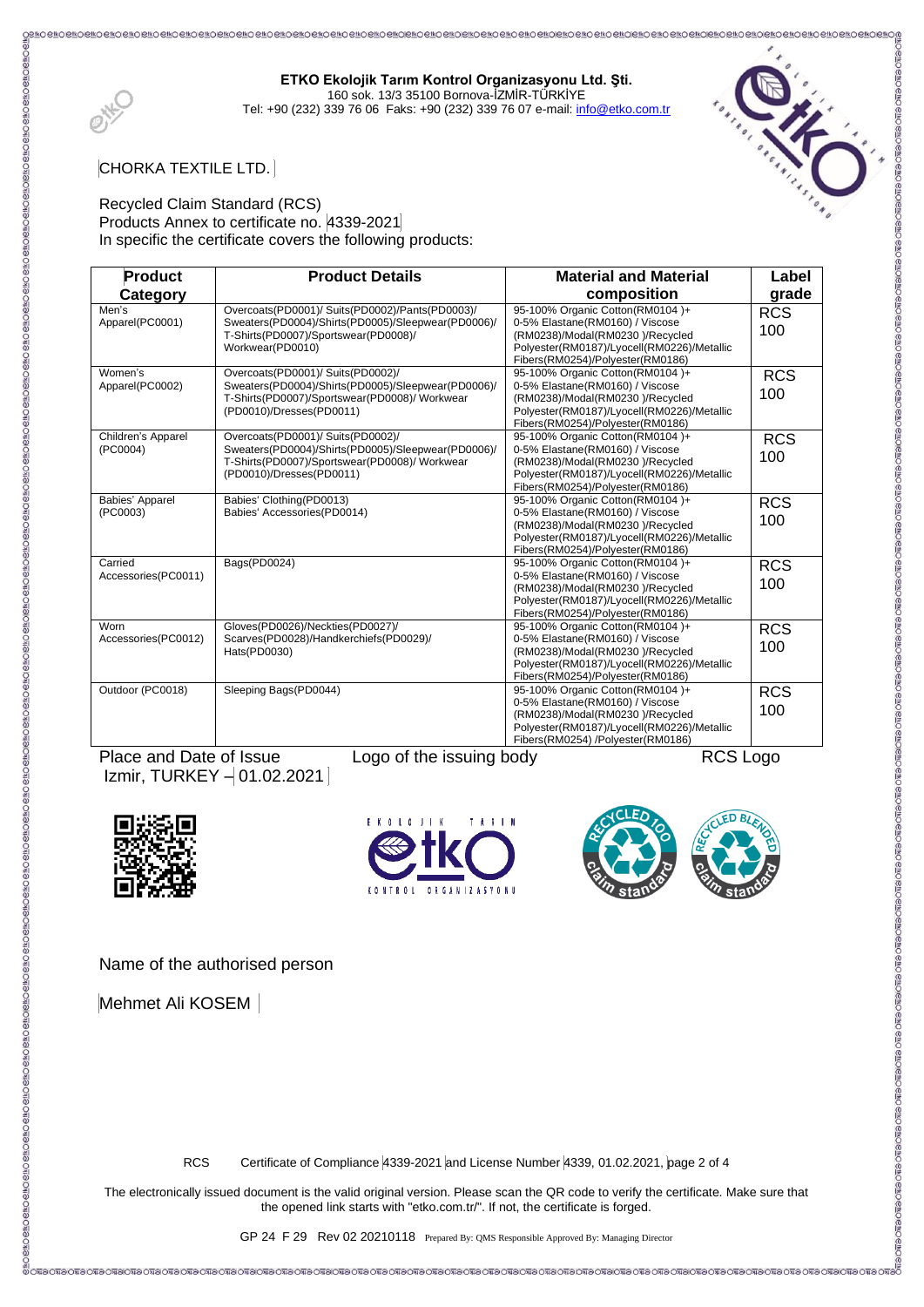| Recycled Claim Standard (RCS)<br>Products Annex to certificate no. 4339-2021 |                                                                                                                                                                      |                                                                                                                                                                                                                                                           |                                                  |
|------------------------------------------------------------------------------|----------------------------------------------------------------------------------------------------------------------------------------------------------------------|-----------------------------------------------------------------------------------------------------------------------------------------------------------------------------------------------------------------------------------------------------------|--------------------------------------------------|
|                                                                              |                                                                                                                                                                      |                                                                                                                                                                                                                                                           | The Concept of Chancer of the Concept of Chancer |
|                                                                              | In specific the certificate covers the following products:                                                                                                           |                                                                                                                                                                                                                                                           |                                                  |
|                                                                              |                                                                                                                                                                      |                                                                                                                                                                                                                                                           |                                                  |
| <b>Product Category</b>                                                      | <b>Product Details</b>                                                                                                                                               | <b>Material and</b>                                                                                                                                                                                                                                       | Label grade                                      |
|                                                                              |                                                                                                                                                                      | <b>Material</b>                                                                                                                                                                                                                                           |                                                  |
|                                                                              |                                                                                                                                                                      | composition                                                                                                                                                                                                                                               |                                                  |
| Men's Apparel(PC0001)                                                        | Overcoats(PD0001)/ Suits(PD0002)/Pants(PD0003)/<br>Sweaters(PD0004)/Shirts(PD0005)/Sleepwear(PD0006)/<br>T-Shirts(PD0007)/Sportswear(PD0008)/<br>Workwear(PD0010)    | 5-94% Organic cotton(RM0104)+<br>6-95% Conventional Cotton<br>(RM0103) /Polyester (RM0186)/<br>Recycled Polyester(RM0187)/Modal<br>(RM0230) / Viscose(RM0238)/<br>Metallic Fibers (RM0254)/ Lyocell<br>(RM0226)+<br>0-10% Elastane(RM0160)                | <b>RCS Blended</b>                               |
| Women's Apparel(PC0002)                                                      | Overcoats(PD0001)/ Suits(PD0002)/<br>Sweaters(PD0004)/Shirts(PD0005)/Sleepwear(PD0006)/<br>T-Shirts(PD0007)/Sportswear(PD0008)/ Workwear<br>(PD0010)/Dresses(PD0011) | 5-94% Organic cotton(RM0104)+<br>6-95% Conventional Cotton<br>(RM0103) /Polyester (RM0186)/<br>Recycled Polyester(RM0187)/Modal<br>(RM0230) / Viscose(RM0238)/<br>Metallic Fibers (RM0254)/ Lyocell<br>(RM0226)+<br>0-10% Elastane(RM0160)                | <b>RCS Blended</b>                               |
| Children's Apparel (PC0004)                                                  | Overcoats(PD0001)/ Suits(PD0002)/<br>Sweaters(PD0004)/Shirts(PD0005)/Sleepwear(PD0006)/<br>T-Shirts(PD0007)/Sportswear(PD0008)/Workwear<br>(PD0010)/Dresses(PD0011)  | 5-94% Organic cotton(RM0104)+<br>6-95% Conventional Cotton<br>(RM0103) /Polyester (RM0186)/<br>Recycled Polyester(RM0187)/Modal<br>(RM0230) /<br>Viscose(RM0238)/Metallic Fibers<br>(RM0254)/ Lyocell (RM0226)+<br>0-10% Elastane(RM0160)                 | <b>RCS Blended</b>                               |
| Babies' Apparel (PC0003)                                                     | Babies' Clothing (PD0013)<br>Babies' Accessories(PD0014)                                                                                                             | 5-94% Organic cotton(RM0104)+<br>6-95% Conventional Cotton<br>(RM0103) /Polyester (RM0186)/<br>Recycled Polyester(RM0187)/Modal<br>(RM0230) /<br>Viscose(RM0238)/Metallic Fibers<br>(RM0254)/ Lyocell (RM0226)+<br>0-10% Elastane(RM0160)                 | <b>RCS Blended</b>                               |
| Carried Accessories(PC0011)                                                  | Bags(PD0024)                                                                                                                                                         | 5-94% Organic cotton(RM0104)+<br>6-95% Conventional Cotton<br>(RM0103) /Polyester (RM0186)/<br>Recycled Polyester(RM0187)/Modal<br>(RM0230) / Viscose(RM0238)/<br>Metallic Fibers (RM0254)/ Lyocell<br>(RM0226)+<br>0-10% Elastane(RM0160)                | <b>RCS Blended</b>                               |
| Worn Accessories(PC0012)                                                     | Gloves(PD0026)/Neckties(PD0027)/<br>Scarves(PD0028)/Handkerchiefs(PD0029)/<br>Hats(PD0030)                                                                           | 5-94% Organic cotton(RM0104)+<br>6-95% Conventional Cotton<br>(RM0103) /Polyester (RM0186)/<br>Recycled Polyester(RM0187)/Modal<br>(RM0230) / Viscose(RM0238)/<br>Metallic Fibers (RM0254)/ Lyocell<br>(RM0226)+<br>0-10% Elastane(RM0160)                | <b>RCS Blended</b>                               |
| Outdoor (PC0018)                                                             | Sleeping Bags(PD0044)                                                                                                                                                | 5-94% Organic cotton(RM0104)+<br>6-95% Conventional Cotton<br>(RM0103) /Polyester (RM0186)/<br>Recycled Polyester(RM0187)/Modal<br>(RM0230) / Viscose(RM0238)/Metal<br>(RM0246)/ Metallic Fibers<br>(RM0254)/ Lyocell (RM0226)+<br>0-10% Elastane(RM0160) | <b>RCS Blended</b>                               |

**ETKO Ekolojik Tarım Kontrol Organizasyonu Ltd. Şti.** 160 sok. 13/3 35100 Bornova-İZMİR-TÜRKİYE Tel: +90 (232) 339 76 06 Faks: +90 (232) 339 76 07 e-mail[: info@etko.com.tr](mailto:info@etko.com.tr)

 $Izmir$ , TURKEY  $-01.02.2021$ 

 $\Omega$ .







:O 61 KO 61 KO 61 KO 61 KO 61 KO 61 KO 61 KO 61 KO 61 KO 61 KO 61 KO 61 KO 61 KO 61 KO 61 KO 61 KO 61 KO 61 KO

Name of the authorised person

Mehmet Ali KOSEM

RCS Certificate of Compliance 4339-2021 and License Number 4339, 01.02.2021, page 3 of 4

The electronically issued document is the valid original version. Please scan the QR code to verify the certificate. Make sure that the opened link starts with "etko.com.tr/". If not, the certificate is forged.

GP 24 F 29 Rev 02 20210118 Prepared By: QMS Responsible Approved By: Managing Director